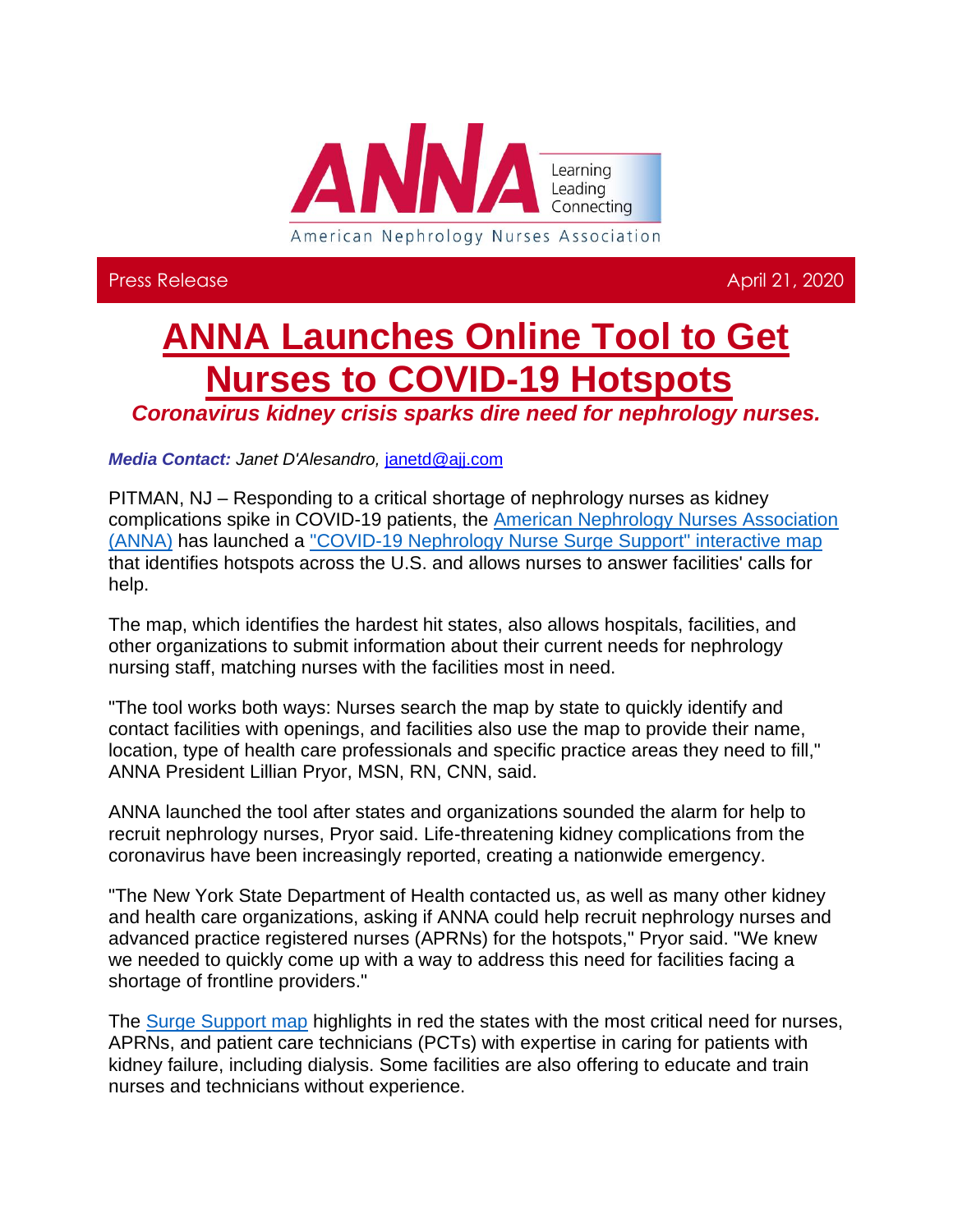"The surge tool is designed to match any facility in need with available kidney health care providers," ANNA Executive Director Tamara Kear, PhD, RN, CNN, FAAN, said. "This has been a top-priority project for ANNA, and we are collaborating across the kidney community to meet the current demand. We're continuously updating the map and disseminating information throughout the health care industry."

ANNA has had "tremendous support from the NY State Department of Health throughout the entire process," and a broad network of nephrology nurses, experts, organizations, and leaders collaborated to make the surge tool as effective as possible, Dr. Kear said.

Given the life-threatening situation of many COVID-19 patients, Dr. Kear said there's no time to waste.

"Patients with kidney failure need nurses with nephrology training, and dialysis requires high-level skills and knowledge. Once onsite, nephrology nurses can also augment the skills of critical care nurses managing kidney replacement therapies in critical care units."

Dr. Kear said dialysis providers, hospitals, health systems, departments of health, COVID-19 surge centers, and any entity in need of nephrology nurses, APRNs, or PCTs, are welcome to use the surge tool, and ANNA is encouraging these systems to help spread the word.

"While ANNA is not coordinating placement of nurses and technicians, we are serving as the conduit to make the connections."

According to Pryor, ANNA has compiled and posted on the page a list of resources, such as travel packages, to further help the nurses and facilities using the surge tool.

"These resources include hotels and airlines offering free or discounted offers to health care workers providing frontline care," she said. Pryor encouraged nurses and facilities to keep checking the [Surge Support webpage](http://send.annanurse.org/link.cfm?r=8jv1sqFiqYvn3Uisc3ydig~~&pe=9ZMAupYYr6FtCF9M1dVN6thTc00Q5sPQf2aKeF8WLe7pjHOQu9TTduOt4jnSnPpRmz1IWLNyid7-IOE974h-QQ~~&t=7lr3PdWhWsODjb3wZPU8Qw~~) for updates, new links, and additional information.

## **Alarming Increase in COVID-10 Kidney-Related Complications**

Recent estimates released by *Kidney International* showed 34-63% of COVID-19 patients experience some form of kidney involvement upon admission. Other studies have indicated 20-40% of patients progress to develop kidney failure.

In addition, the *New York Times,* the *Washington Post,* CNN*,* and *Politico* all filed reports this month about the sudden upswing in COVID-19 patients experiencing kidney failure and the shortage of machines, supplies, and health care professionals needed for emergency dialysis and other treatments.

## **ANNA Offering Free Nephrology Education for Nurses**